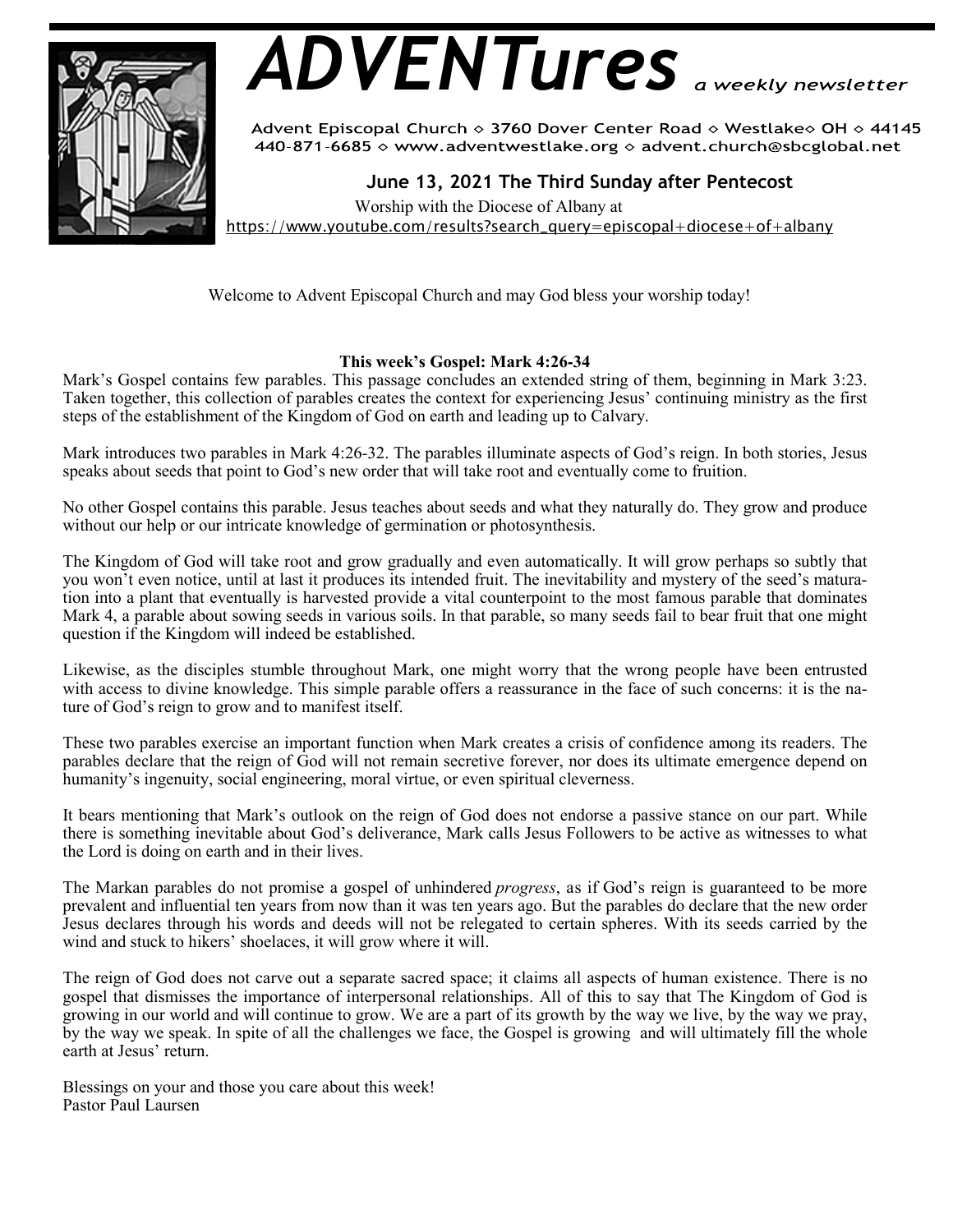#### **This Week at Advent**

**Sunday, June 13 8:00 a.m. Holy Eucharist Holy Eucharist Monday, June 14**<br>5:00 p.m. La **Ladies Night Out Tuesday, June 15 Vestry Meeting Wednesday, Jun 16**<br>**7:00 a.m.** Men Men's Bible Study at Advent **9:00 a.m.** Wednesday Morning Prayer Group **7:00 p.m.** The Praise Community **Thursday, June 17 7:00 p.m.** Choir Rehearsal **Sunday, Jun 20 Father's Day 8:00 a.m. Holy Eucharist Holy Eucharist** 

# **Prayer Request**

*Health and Recovery* Lillian Kwasny Joan Joye Gus Cratcha Mary Lou Dixon Marilyn Dec<br>Bob Allen Karen Zolar Bob Allen Karen Zolar Shirley Moore<br>Barb Frank Lois Zolar Arthur Beel Arthur Beel Michael Uhrich Sharon Rice George Belinsky<br>
Bill & Judy Arkley Steve Boyce Sue Boyce Bill  $&$  Judy Arkley Dave Luptak Roger Luptak Liz Urbas John & Anne Crothall Richard Ward Jr *Friends of Advent* Toni Kulma, wife of Pastor Kulma Fr. Richard Lutz Ken Wood Jim Johnson Betty Clark<br>Eliza Jennings residents Bill Liptak Eliza Jennings residents Liz Schilling, friend of JoAnn Beck Julie and Ray Coy Residents of Pinzone Tower Will Hayes, friend of Cynthea Sabolich Gabe, grandson of Jan & Jerry Nagy Joyce Meitin Carolyn Kay, cousin of Jan Nagy *Safety Protection* David Arkley, Detective for Cleveland Police Son of Bill & Judy Arkley Rachel Moffitt, ER Nurse daughter of Bill & Judy Arkley *Please contact the church office if you would like your name*  **Server Schedule Today, June 13**

**8:00 a.m.**

**Assistant** Dick McCormick<br>**Acolyte** Kylie Bunn **Acolyte** Kylie Bunn

**10:00 a.m.**

**Assistant** Dick McCormick

**Lector** Dick McCormick

Prayers of the People Dick McCormick (Form 3)

**Usher** Peter Meckes

**Intercessory Prayer** Ray Busony

**Counter** Anne Crothall (6/14)

**Close Advent** Peter Meckes

## **Server Schedule June 20**

## **8:00 a.m.**

**Assistant** Dick McCormick

#### **10:00 a.m.**

**Assistant** Dick McCormick

**Lector** Dick McCormick

**Prayers of the People** Dick McCormick (Form 4)

**Usher** Teddi Augustine

**Intercessory Prayer** Ray Busony

**Counter** Anne Crothall (6/121

**Close Advent** Ray Busony

Note: It is your responsibility to contact another volunteer directly to take your place. Please call the office with all changes. Thank you.

#### **Ladies Night Out**

Ladies Night Out will be returning! Please join us on Monday, June 14, 5:00 p.m. at Arrabiata Italian Restaurant, 600 Dover Center Road. 440-835-9100. Please let Marilyn Decker know if you can attend at 440-779-8834 or see her at church. Hope you can make it.